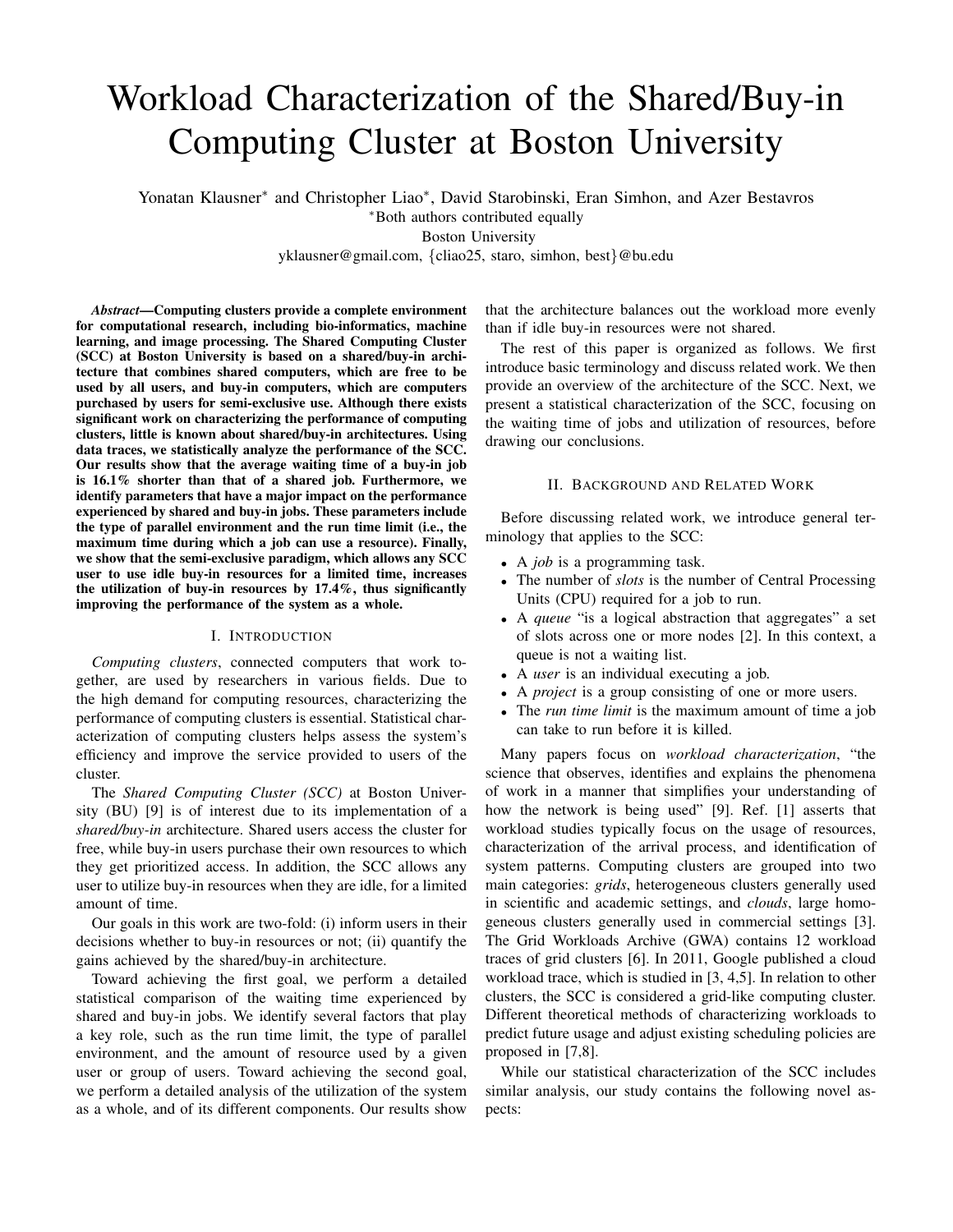

Figure 1. The SCC Architecture consisting of 4 login nodes and 467 compute nodes [10].

- 1) *Shared/buy-in*. To our knowledge, there have been no previous studies of a cluster that include shared and buyin resources.
- 2) *Focus on waiting time*. We focus on the waiting time, an endogenous parameter, while most of the prior work above focus on exogenous parameters.

## III. CLUSTER ARCHITECTURE

The SCC at BU provides a complete environment for computational research and features a system that has shared and buy-in resources. Users using the shared part of the system do not pay for resources. In order to become a buy-in project, a project owner buys new buy-in nodes for the SCC and is granted priority to these nodes. Buy-in users benefit because they experience shorter waiting times on their own nodes as seen in section IV-A. Shared users also benefit since buy-in resources are reclaimed when they are not being utilized by its owner as explained in section III-A.

A user logs on to the SCC by accessing one of the 4 login nodes through a secure shell. *Login nodes* are used for light computing tasks. These nodes are not included in our analysis. Instead, we analyze the *compute nodes*, which allow users to submit computationally intensive jobs that generally run for a longer amount of time and require more resources. Figure 1 shows the relationship between the login nodes and compute nodes in the SCC.

#### *A. System Overview*

In the SCC, compute nodes are divided into two categories: shared and buy-in. In general, each buy-in node has two queues: a *buy-in queue* and a *public queue*. The buy-in queue only accepts jobs from a user of that specific buy-in project. The public queue accepts jobs from any user as long as the run time limit is 12 hours or less. The public queue for a node is disabled when a buy-in user submits a job on the SCC for that project. This policy prevents buy-in users from waiting for a long time for their own resources, but allows their resources to be utilized when idle. Shared resources only have one type of queue: *shared queues*.

Upon submitting a job, users are able to specify certain attributes for their jobs such as the run time limit, the number of slots, the parallel environment, and the number of GPUs. In section IV-A, we investigate how these requests affect the waiting time.

## *B. Scheduler*

The SCC operates using the *Open Grid Scheduler*, an opensource scheduling software [2]. A scheduling round occurs every 15 seconds by default, but is also triggered by events such as job submissions and job completions. During each round, the scheduler assigns priorities to waiting jobs, sorts them accordingly, and allocates resources to jobs with the highest priorities. Priority is primarily affected by the number of slots requested and by the recent usage of the user submitting the job and other users belonging to the same project.

# IV. STATISTICAL ANALYSIS

The SCC has been completely operational since July 2013. We analyze a 4.2 GB data trace collected from January 1, 2015 through July 20, 2016, using R and Python. In our analysis, *shared jobs* are defined as jobs that run on shared nodes, while *buy-in jobs* are defined as jobs that users of buy-in projects run on their own buy-in nodes.

#### *A. Waiting Time*

We define the waiting time of a job as the time elapsing from its submission till its start. We use the mean, median, and standard deviation as the main statistical measures of the waiting time. The median is not affected by outliers and is the purest measure of central tendency. The mean, on the other hand, takes into account the deviation of large outliers, which may be skewed for reasons listed in the sequel. We use the standard deviation as a means to quantify the variation of the distribution around the mean.

Table I shows that buy-in jobs tend to wait less than shared jobs, as the median waiting time for buy-in jobs is 0.56 hours, while the median waiting time for shared jobs is 1.2 hours. Additionally, for buy-in jobs, 8.8% of jobs wait more than 12 hours and 2.7% of jobs wait more than one week, while for shared jobs, 12.0% of jobs wait more than 12 hours and 3.0% of jobs wait more than one week. Thus, the waiting time distribution of shared jobs has a heavier tail than that of buy-in jobs.

*1) Run Time Limit (RTL):* As mentioned in Section III-A, users set the RTL when submitting a job. Table I shows that raising the RTL of a buy-in job over the default 12 hours has negligible effect on the median and mean waiting times. However, raising the RTL of a shared job over 12 hours increases the median waiting time from 1.1 to 1.7 hours, the mean from 4.6 to 10.6 hours, and the standard deviation from 10.1 to 36.2 hours. Hence the difference in performance between shared and buy-in jobs is much more significant once the RTL exceeds 12 hours.

*2) Parallel Environment:* There are two types of parallel jobs: *Open Multi-Processing (OMP)*, parallel jobs that run on one node, and *Message Passing Interface (MPI)* jobs, jobs that run on multiple nodes. 98.5% of parallel jobs are OMP jobs.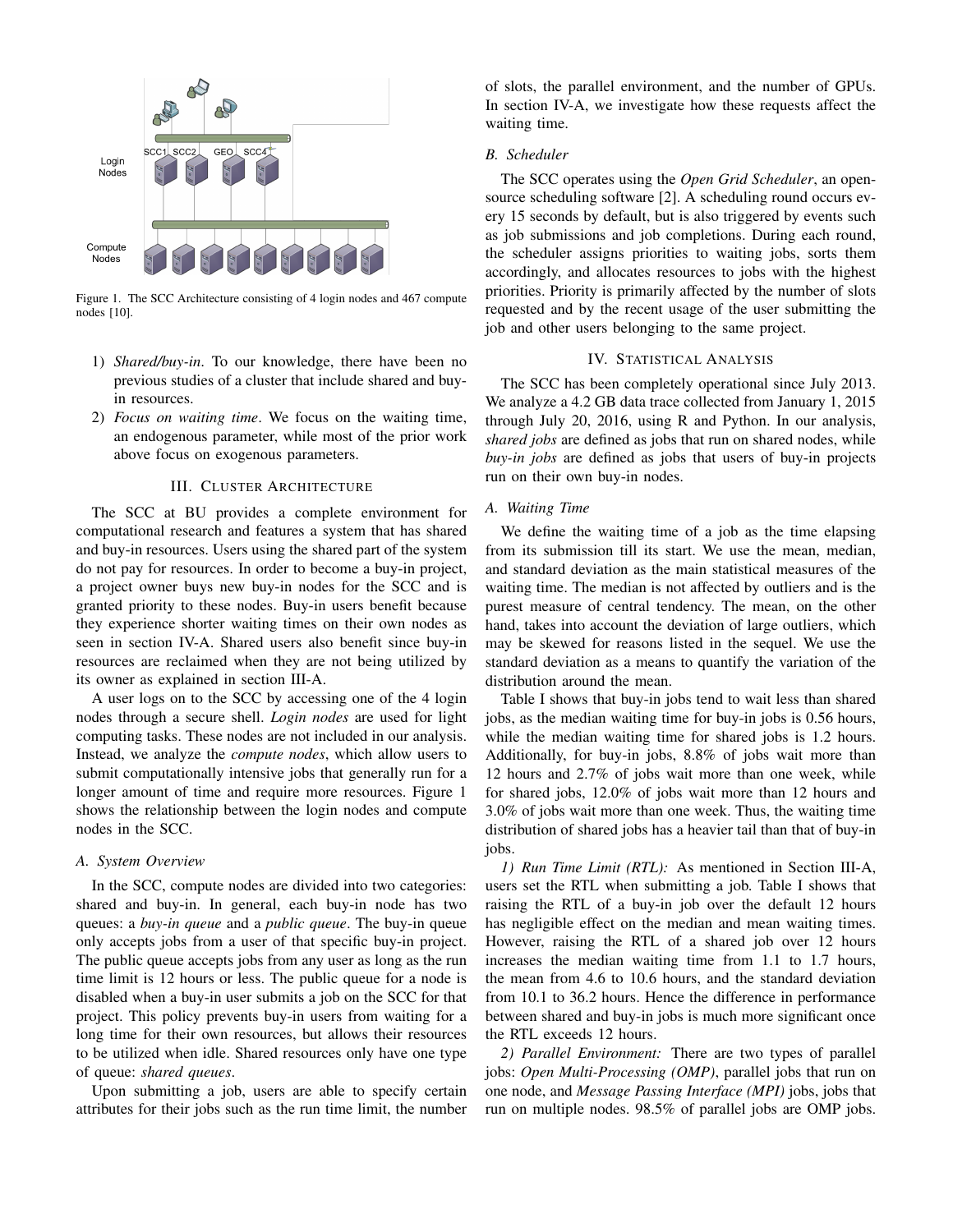Shared Buy-in<br>
Median SD Mean Median Mean Median SD Mean Median SD Overall 6.21 1.21 20.90 4.99 0.56 18.27  $RTL \le 12$  hr  $\begin{array}{|l} 4.58 \ 4.58 \ 1.08 \ 10.07 \ 4.40 \ 0.73 \ 13.94 \end{array}$ RTL  $> 12$  hr | 10.60 1.71 36.18 | 4.67 0.60 18.07 Single-slot 6.12 1.28 20.83 4.80 0.79 16.03 OMP | 6.53 0.74 18.90 | 5.28 0.12 21.81 MPI 15.62 0.58 53.70 20.33 0.02 72.85 Non-GPU 6.22 1.21 20.91 4.99 0.56 18.27<br>GPU 4.74 0.03 11.37 0.01 0.01 0.01 GPU 4.74 0.03 11.37 0.01 0.01 0.01

Table I WAITING TIME COMPARISON (HOURS)

As shown in Table I, the difference in the median waiting time among single-slot, OMP, and MPI jobs is within one hour for both shared and buy-in jobs. However, the waiting time standard deviation of single-slot jobs is 20.8 hours for shared jobs and 16.0 hours for buy-in jobs, while the standard deviation of MPI jobs is 53.7 hours for shared jobs and 72.9 for buy-in jobs. Hence, submitting an MPI job increases the probability of waiting for a long time, especially for buy-in jobs.

*3) GPU Requests:* While GPU requests only account for 0.05% of the total number of jobs, they tend to have significantly shorter waiting time and is an example of why the need for a specific resource would be an incentive to become a buyin user. For shared jobs, the median waiting time decreases from 1.2 to 0.03 hours when requesting GPUs. The standard deviation also drops from 20.9 to 11.4 hours, indicating a shorter tail. However, for buy-in jobs, the median waiting time decreases from 0.56 to 0.01 hours, while the standard deviation decreases from 18.3 to 0.01 hours. These statistics show that requesting GPU decreases the waiting time much more dramatically for buy-in jobs than for shared jobs.

*4) User Usage:* Figure 2 shows a positive correlation between a user's mean waiting time and the user's total usage of the SCC. The correlation coefficient is 0.39. We hypothesize that this correlation is due to the priority assigned by the scheduler. As alluded in Section III-C, the priority of a job is lowered if the user's recent usage is high, resulting in a longer waiting time. Therefore, if a user uses the SCC more frequently, his or her average waiting time would increase, which would also be an incentive to become a buy-in user.

We conclude this section by noting the following factors that may skew the waiting time data trace:

- If a user submits multiple jobs at once, the user may wait for his own jobs due to the 512 slot limit for users on shared resources.
- Users have the option of holding their own jobs after submitting them. There is no way to extract the time that users hold their own jobs from the waiting time.

## *B. Utilization and Workload*

In this section, we analyze the utilization of different resources. We define the *workload* as the product of the number of slots used by a job and the job running time (in hours). The *workload capacity* is the workload achieved if all nodes are completely utilized, and the *actual workload* is the sum of the workload of all jobs that actually ran. The *utilization* is the fraction of the workload capacity taken up by the actual workload over a period of time.



Figure 2. The mean waiting time of a user's job vs. the user's usage of the SCC.



Figure 3. The average monthly utilization trend comparison between shared and buy-in parts of the SCC.

Over the analyzed period, the workload capacity is  $3.45 \times$  $10^7$  slot-hours for shared nodes and  $4.32 \times 10^7$  slot-hours for buy-in nodes. The actual workload on shared nodes is  $2.43 \times 10^7$  slot-hours. For buy-in nodes, buy-in queues account for  $1.42 \times 10^7$  slot-hours, while public queues account for  $7.51 \times 16^6$  slot-hours. This shows that the workload capacity of shared nodes over the period is 79.9% of buy-in nodes, while their actual workload is 111.9% of buy-in nodes. Thus, workload is distributed more heavily on shared nodes than on buy-in nodes. Out of the 1,033 SCC users, 188 users account for 95.0% of the workload.

*1) Public Queue:* Figure 3 shows the monthly mean utilization. This shows that the shared utilization is above the buy-in utilization, even with public queues included. Figure 3 illustrates the benefits of implementing public queues on buy-in nodes. Without public queues, buy-in nodes would